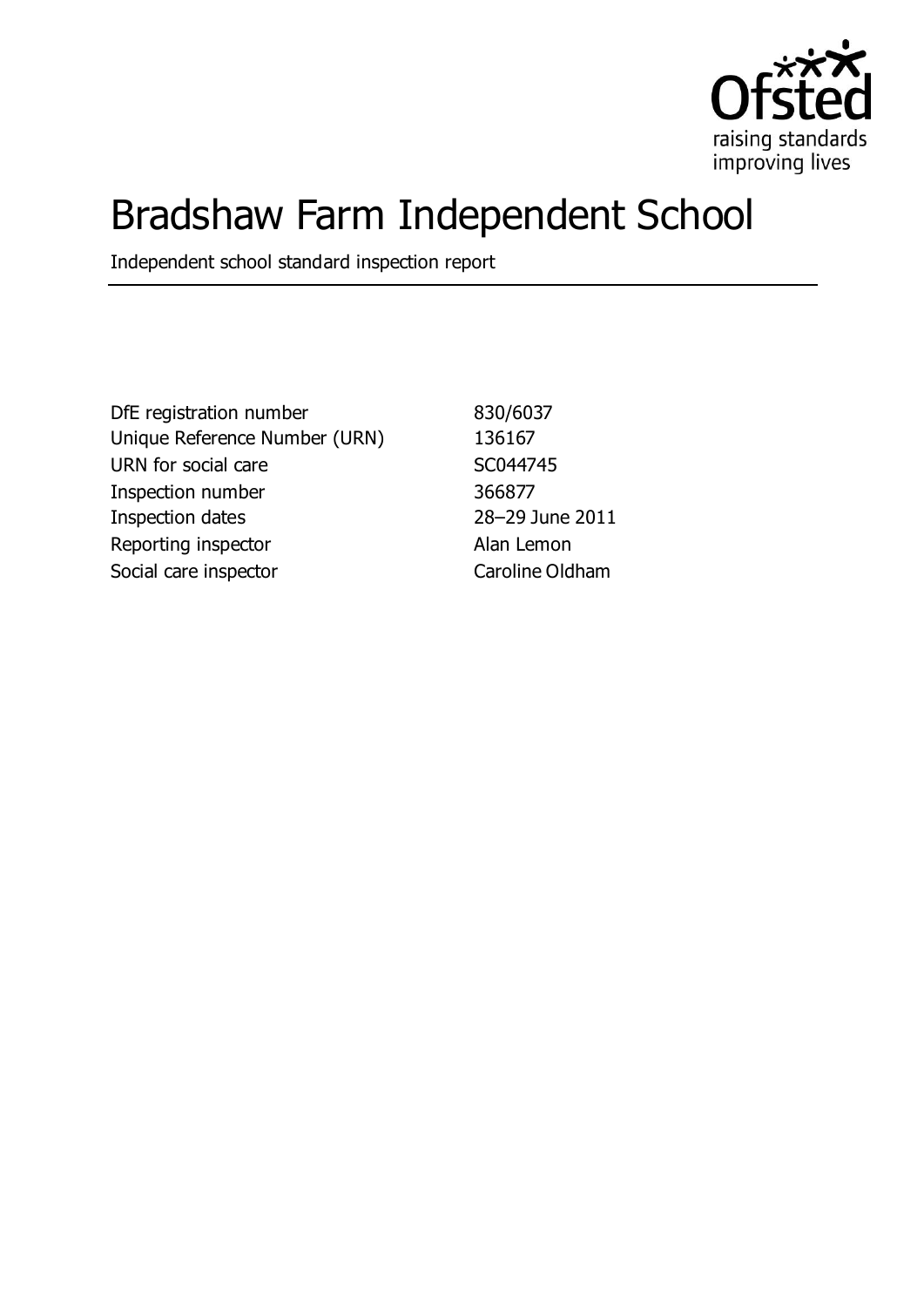The Office for Standards in Education, Children's Services and Skills (Ofsted) regulates and inspects to achieve excellence in the care of children and young people, and in education and skills for learners of all ages. It regulates and inspects childcare and children's social care, and inspects the Children and Family Court Advisory Support Service (Cafcass), schools, colleges, initial teacher training, work-based learning and skills training, adult and community learning, and education and training in prisons and other secure establishments. It assesses council children's services, and inspects services for looked after children, safeguarding and child protection.

If you would like a copy of this document in a different format, such as large print or Braille, please telephone 0300 123 1231, or email enquiries@ofsted.gov.uk.

You may copy all or parts of this document for non-commercial educational purposes, as long as you give details of the source and date of publication and do not alter the information in any way.

To receive regular email alerts about new publications, including survey reports and school inspection reports, please visit our website and go to 'Subscribe'.

Royal Exchange Buildings St Ann's Square Manchester M2 7LA

T: 0300 123 1231 Textphone: 0161 618 8524 E: enquiries@ofsted.gov.uk W: www.ofsted.gov.uk

No. 090070 © Crown copyright 2011

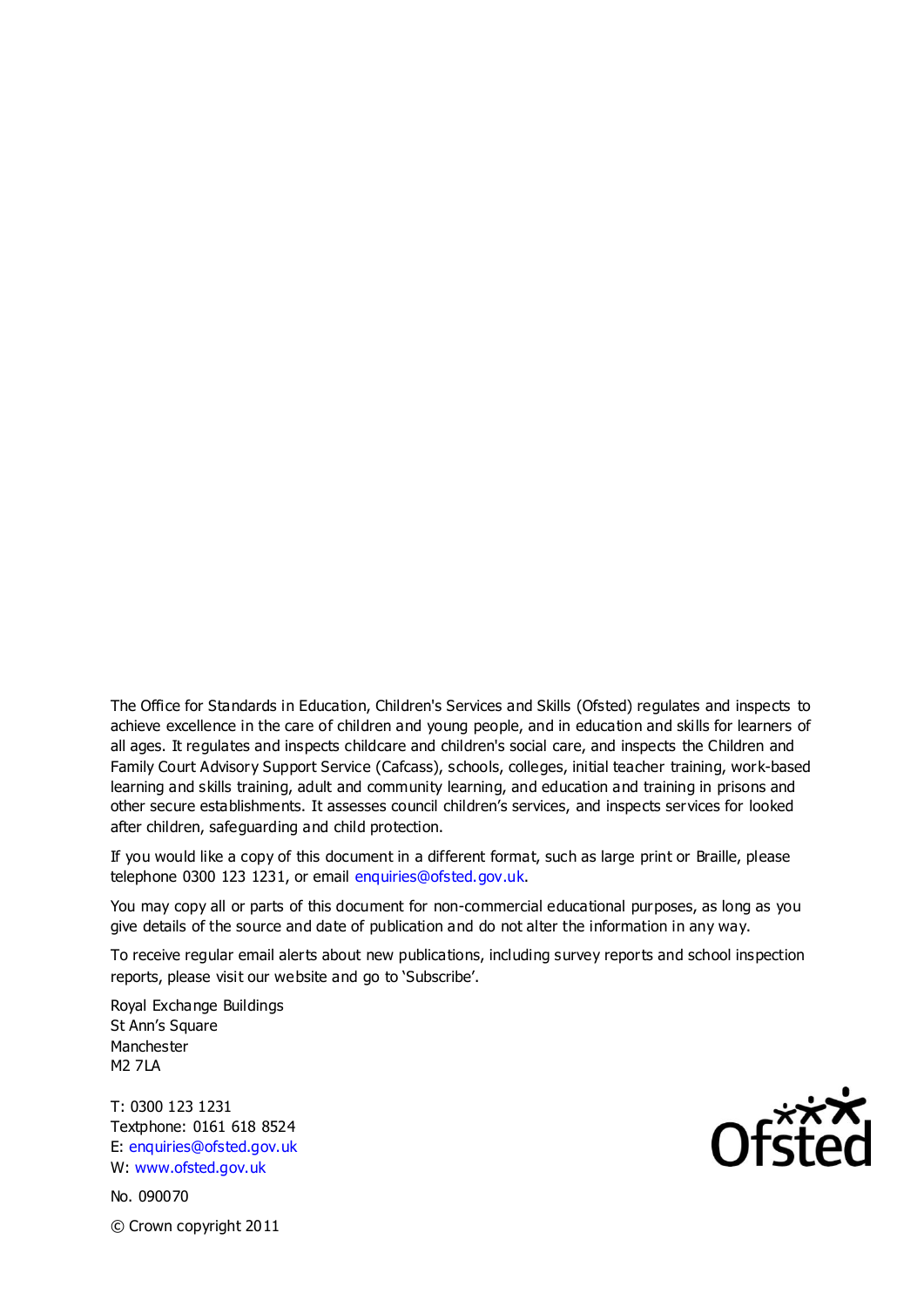

# **Purpose and scope of the inspection**

This inspection was carried out by Ofsted under Section 162A of the Education Act 2002, as amended by schedule 8 of the Education Act 2005, the purpose of which is to advise the Secretary of State for Education about the school's suitability for continued registration as an independent school. $1/2$ 

An inspection of the care provision was carried out under the Care Standards Act 2000 having regard to the national minimum standards for children's homes. This inspection took place at the same time but the full report is published separately on Ofsted's website and should be read in conjunction with this report which covers the educational registration of the school.

# **Information about the school**

The school opened in July 2010 and is undergoing its first inspection. It is an independent special school attached to a children's home and is registered for boys and girls aged from 11 to 16 years. The children's home was last inspected in November 2010. At present the school has six girls on roll who are between 14 and 16 years old. The girls are looked after by their local authorities who, largely out of a need for urgent action, have placed them in the children's home for their safety and care. They are vulnerable in their home communities and have behavioural, emotional and social difficulties. One has a statement of special educational needs.

The children's home and school aim to offer a safe haven in which staff help students by implementing a consistent care plan and education programme.

# **Evaluation of the school**

The quality of education is satisfactory. The curriculum is not yet a close match to students' needs, although it is satisfactory as are teaching and assessment. Students make satisfactory progress and their behaviour is good. Their spiritual, moral, social and cultural development is good. Students' welfare, health and safety are good and safeguarding arrangements meet requirements. The school's aims are being met and it meets all of the regulations for registration as an independent school. The quality of the residential provision was judged to be outstanding.

# **Quality of education**

 $\overline{a}$ 

The curriculum makes a satisfactory contribution to the opportunities for students to make progress and to prepare for the future. It provides all of the required areas of learning, which are set out in acceptable plans and the weekly school timetable.

 $1$  [www.opsi.gov.uk/acts/acts2002/ukpga\\_20020032\\_en\\_14#pt10-ch1-pb4-l1g162](https://www.opsi.gov.uk/acts/acts2002/ukpga_20020032_en_14%23pt10-ch1-pb4-l1g162)

<sup>&</sup>lt;sup>2</sup> [www.opsi.gov.uk/ACTS/acts2005/ukpga\\_20050018\\_en\\_15#sch8](http://www.opsi.gov.uk/ACTS/acts2005/ukpga_20050018_en_15#sch8)

**Record of inspection evidence and judgements (ROIEJ) – standard** 3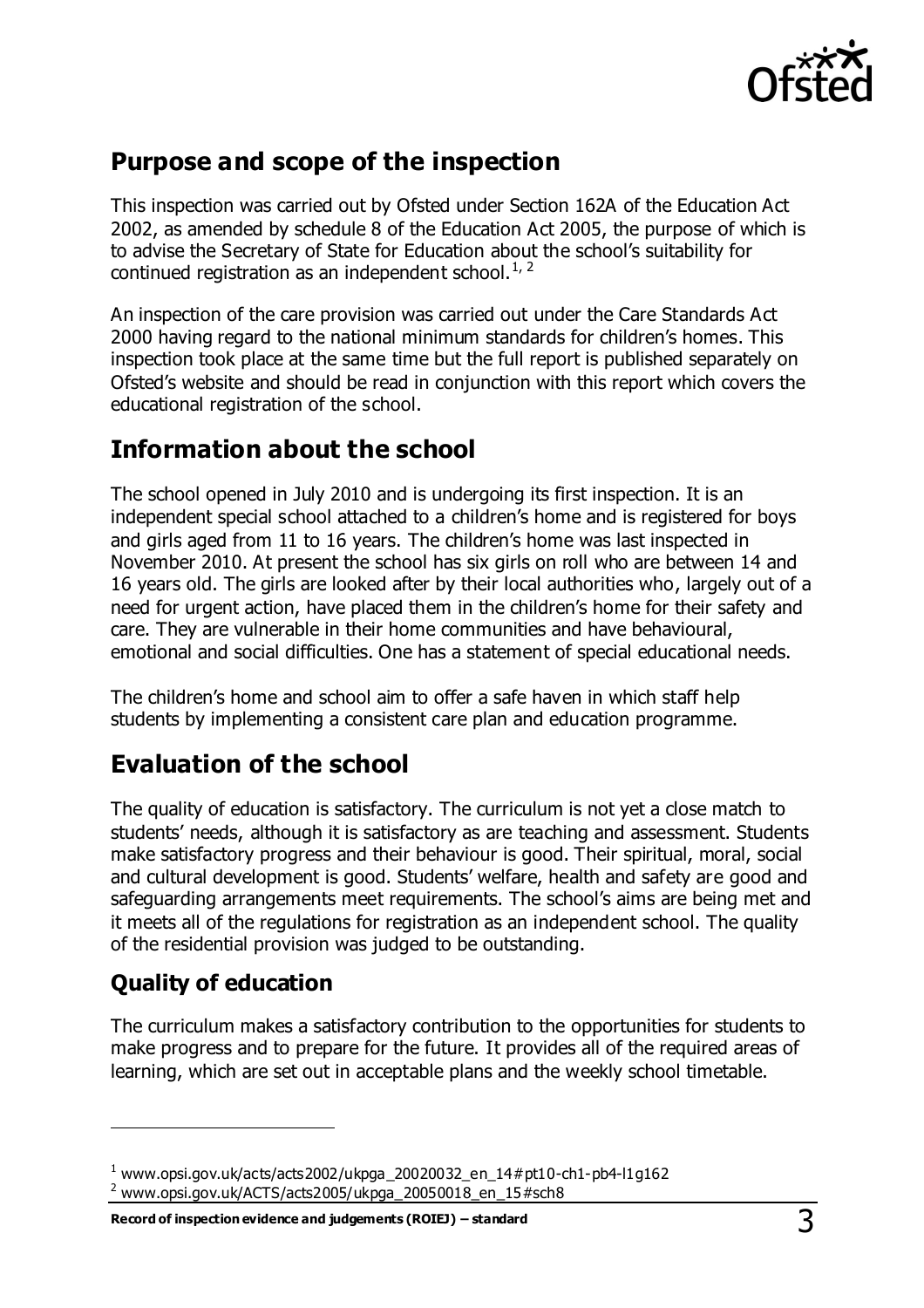

There are two key factors significantly influencing how the curriculum meets students' needs. The length of time students spend living in the children's home is variable, but is usually short-term. Students arrive mainly at a time of crisis and always presenting challenging behaviour, low attainment and antipathy towards school. The school curriculum is not, in its entirety, designed well to reflect all of these realities. It is strengthened by the work done in the children's home towards meeting students' needs. This work contributes significantly to improving students' well-being, self-esteem and independence. In the school, the curriculum is set out as it might be in any school but there is not a balance of work and activities giving sharp focus to, and making a positive impact on, students' immediate and short term needs. The core aims concern building a positive attitude to school, improving learning skills and increasing self-confidence in a capacity for students to make progress and achieve.

What militates against the curriculum fully achieving these aims is that the teacher is part-time, teaching in the morning only. Care staff are left in charge of afternoon lessons. This arrangement reduces the impact of leadership in achieving the school's core aims. Moreover, the scope for monitoring, evaluating and improving the curriculum is too limited. Care staff who are given teaching responsibilities in the school are not supervised and supported sufficiently to ensure they teach their parts of the curriculum effectively. Afternoon activities have plans and while some of these make a positive contribution to learning and progress such as cookery and life skills, others such as lessons in personal, social and health education do not. Overall, provision for personal, social and health education is satisfactory, when account is taken of the children's home contribution. Furthermore, the limited time the teacher spends in school means the provision for literacy and numeracy is not well balanced across the week.

Teaching and assessment are satisfactory. While lesson planning is written out in great detail, this does not always lead to effective teaching. Students find it difficult to engage positively in learning. Teaching does not always go far enough to generate the good quality interest among students needed to sustain good efforts. Students are not skilled in listening to lengthy explanations and absorbing detailed information and this is how some lessons are started. However, when they get to working on well-defined practical tasks further into the lesson they respond with good attention and effort. The relationship with the teacher is good, leading to good behaviour and a positive rapport which enables students to overcome any reluctance to attend and do work. Care staff assisting in lessons, are not instructed well enough to support learning and occasionally they and the teacher give too much help to students, instead of encouraging them to manage their own learning independently. Assessment procedures are used effectively to establish each student's attainment when they arrive. This assessment is used satisfactorily to set short-term targets and keep track of progress. As a result, where students have a statement of special educational needs, the requirements it sets out are being met satisfactorily.

Progress is satisfactory. The combined efforts of the children's home and school means students are better prepared when leaving, in terms of improved self-esteem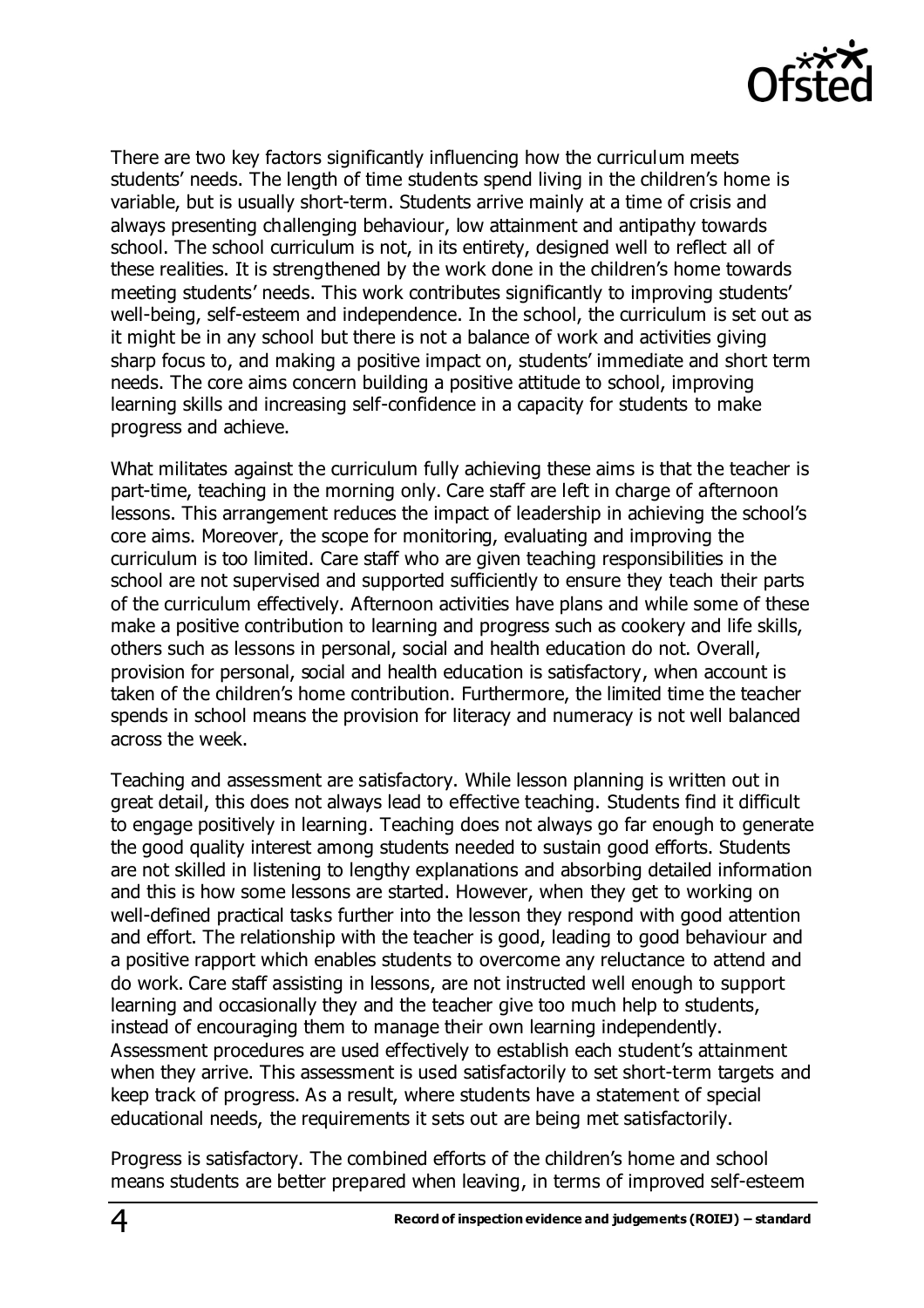

and life skills, to cope with the demands of a new school or further education at college. Students who have stayed at Bradshaw Farm for long enough have gained entry level certificates in English and mathematics. Given sufficient time, students improve their attitude to learning and their school attendance.

## **Spiritual, moral, social and cultural development of pupils**

Students' experiences of living in the children's home and attending school ensure their spiritual, moral, social and cultural development is good. Self-esteem improves as a result of the effective work by all staff in helping students develop confidence and achieve more control over the circumstances of their lives. The insights and skills students develop, through the work of the children's home and the challenges of outdoor activities, means they cope with everyday demands more effectively. Attendance, behaviour and enjoyment of school improve with time. Students develop good relationships with adults and with each other. Their behaviour is good, regularly demonstrating positive regard for others through politeness in particular. Students have satisfactory opportunities to learn about public institutions and services. Equally, they learn about their own and other cultures in lessons and through activities in the children's home such as cooking foods of different cultures. While at the children's home, students have little opportunity of encountering people from different cultural backgrounds to their own.

### **Welfare, health and safety of pupils**

The arrangement for the welfare, health and safety of students are good. Students are cared for well by all adults. Staff maintain a strong commitment to ensuring students' well-being, health and safety by following clearly defined policies. Safeguarding has high priority and robust procedures are consistent between school and the children's home. Students stay safe and learn how to keep safe. There is good provision through specialist therapeutic interventions, helping students explore and understand more about their experiences and feelings, which is strengthening their self-esteem. The effective implementation of the anti-bullying and behaviour policies leads to students showing good regard for each other. A healthy life style is promoted effectively through the provision of nutritious meals and good opportunities for physical activities. Qualified nurses visit regularly and contribute significantly to raising students' awareness of health matters.

The school fully meets the requirements of the Disability Discrimination Act 1995 (as amended).

# **Suitability of staff, supply staff and proprietors**

All of the checks to confirm the suitability of staff and proprietors are carried out and meet requirements. Evidence of these checks and when they were made are clearly recorded in a single central register.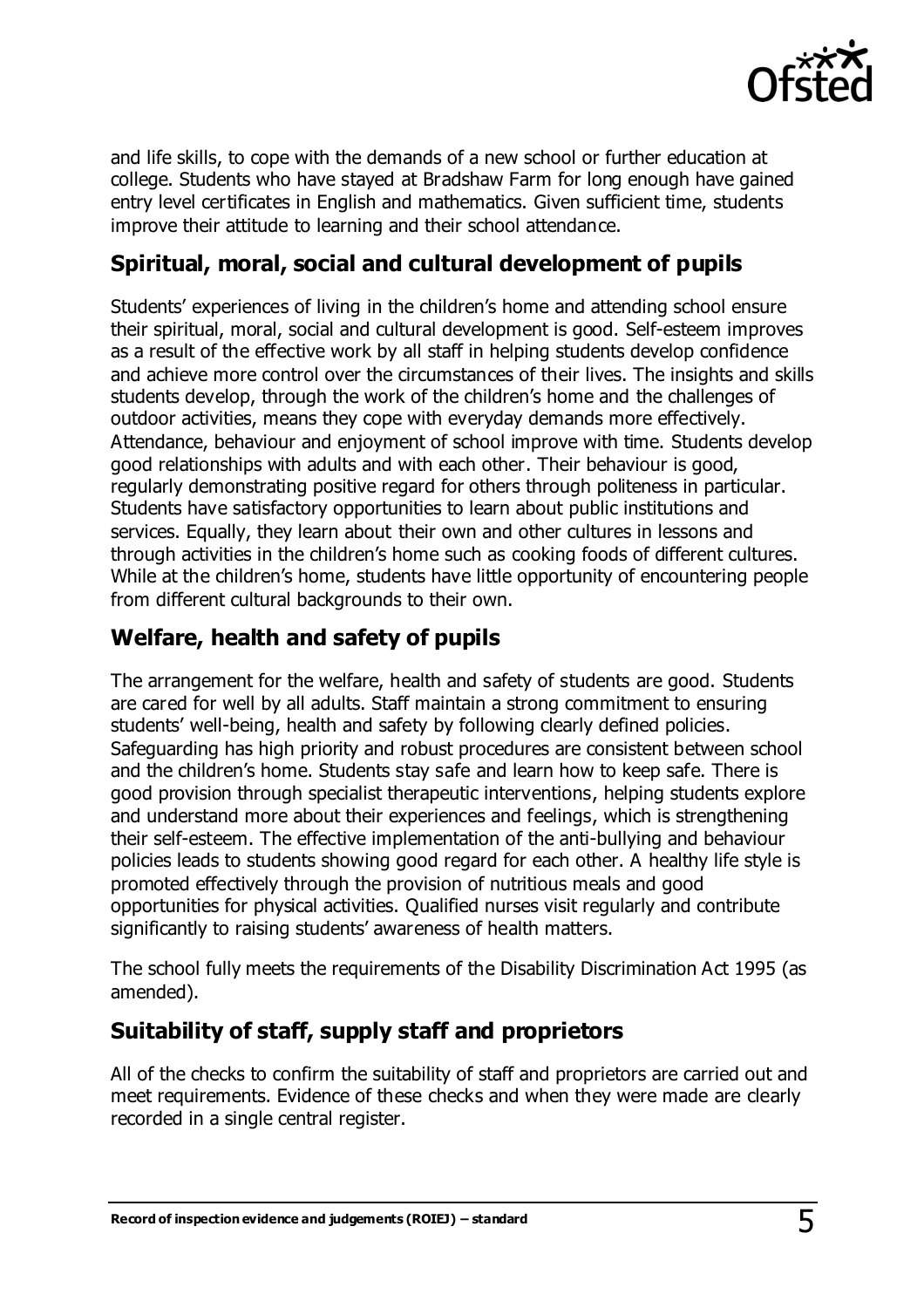

# **Premises and accommodation at the school**

The classroom is of an appropriate size for the maximum of six students. It is set out efficiently for teaching and learning, with good displays and accessible storage for pupils' work and learning resources. It is well arranged to ensure students' safety and is within the secure boundaries of the children's home. A small room off the classroom holds the computer equipment. This resource did not play any significant part in learning during the inspection and computers, if placed in the main part of the classroom, would be made more accessible for learning.

# **Provision of information**

The children's home statement of purpose provides parents, carers and others with comprehensive and detailed information. In addition, the school's prospectus set out the required up-to-date information on the curriculum and its policies. Parents, carers and local authorities receive written reports on their children's progress.

#### **Manner in which complaints are to be handled**

The complaints procedure is set out clearly and can be easily understood by parents, carers and others.

# **Effectiveness of the boarding provision**

The care provision was judged to be outstanding and national minimum standards were met. A full report on the care provision is available on Ofsted's website and should be viewed in conjunction with this report.

# **Compliance with regulatory requirements**

The proprietor has ensured that the school meets The Education (Independent School Standards) (England) Regulations 2010, schedule 1 ('the Regulations').<sup>3</sup>

Please see the report on Ofsted's website relating to the care provision in the children's home which should be read in conjunction with this report.

# **What the school could do to improve further**

While not required by regulations, the school might wish to consider the following points for development.

■ Improve the curriculum to better reflect students' needs by focusing sharply on core aims of improving their attitude to learning; their learning skills and their capacity to achieve.

 $\overline{a}$ 

<sup>&</sup>lt;sup>3</sup> [www.legislation.gov.uk/uksi/2010/1997/contents/made](http://www.legislation.gov.uk/uksi/2010/1997/contents/made)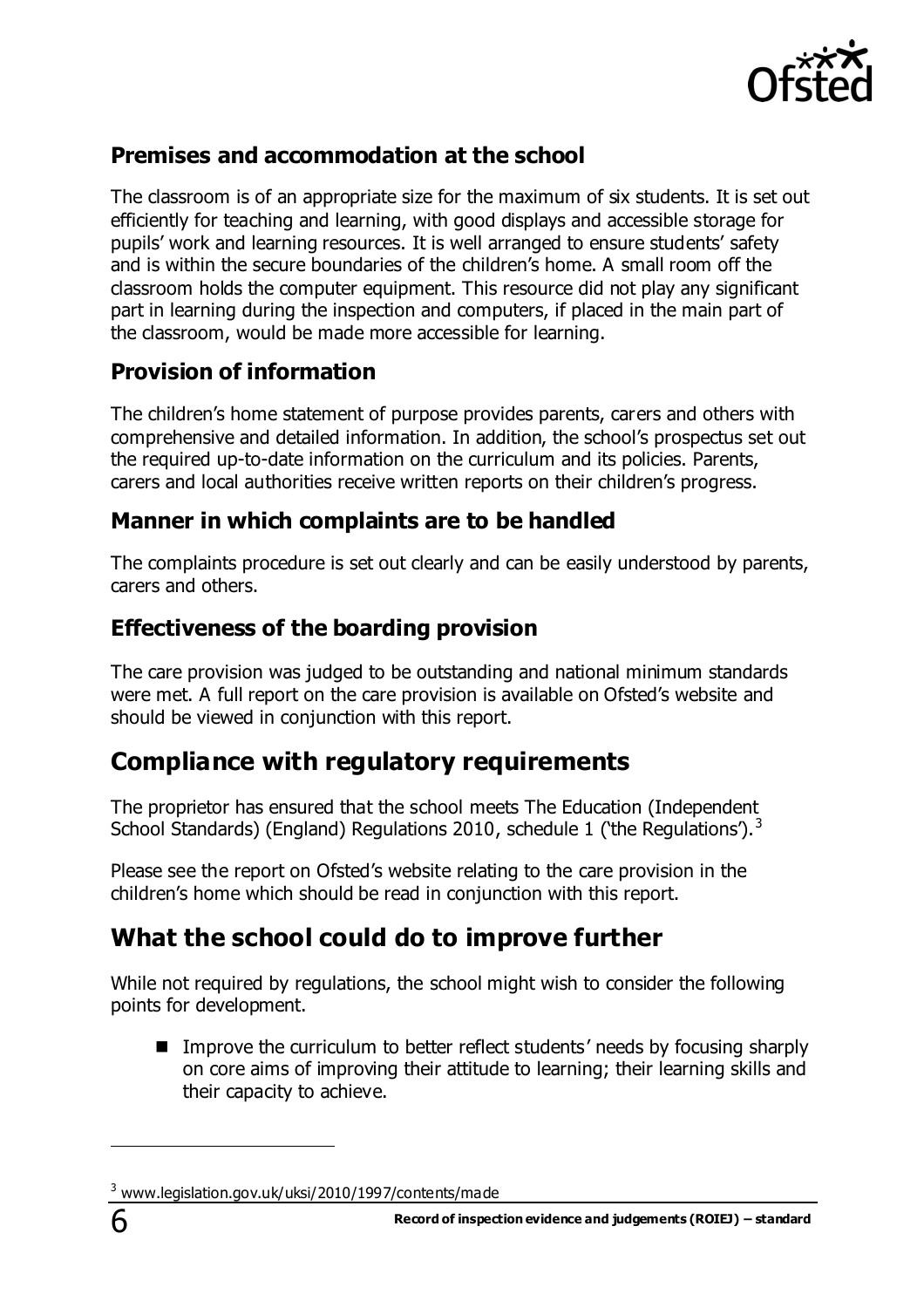

■ Improve the quality of teaching by developing approaches to lessons that engage students more effectively in learning, provide more opportunities for active learning and for students to manage their own learning.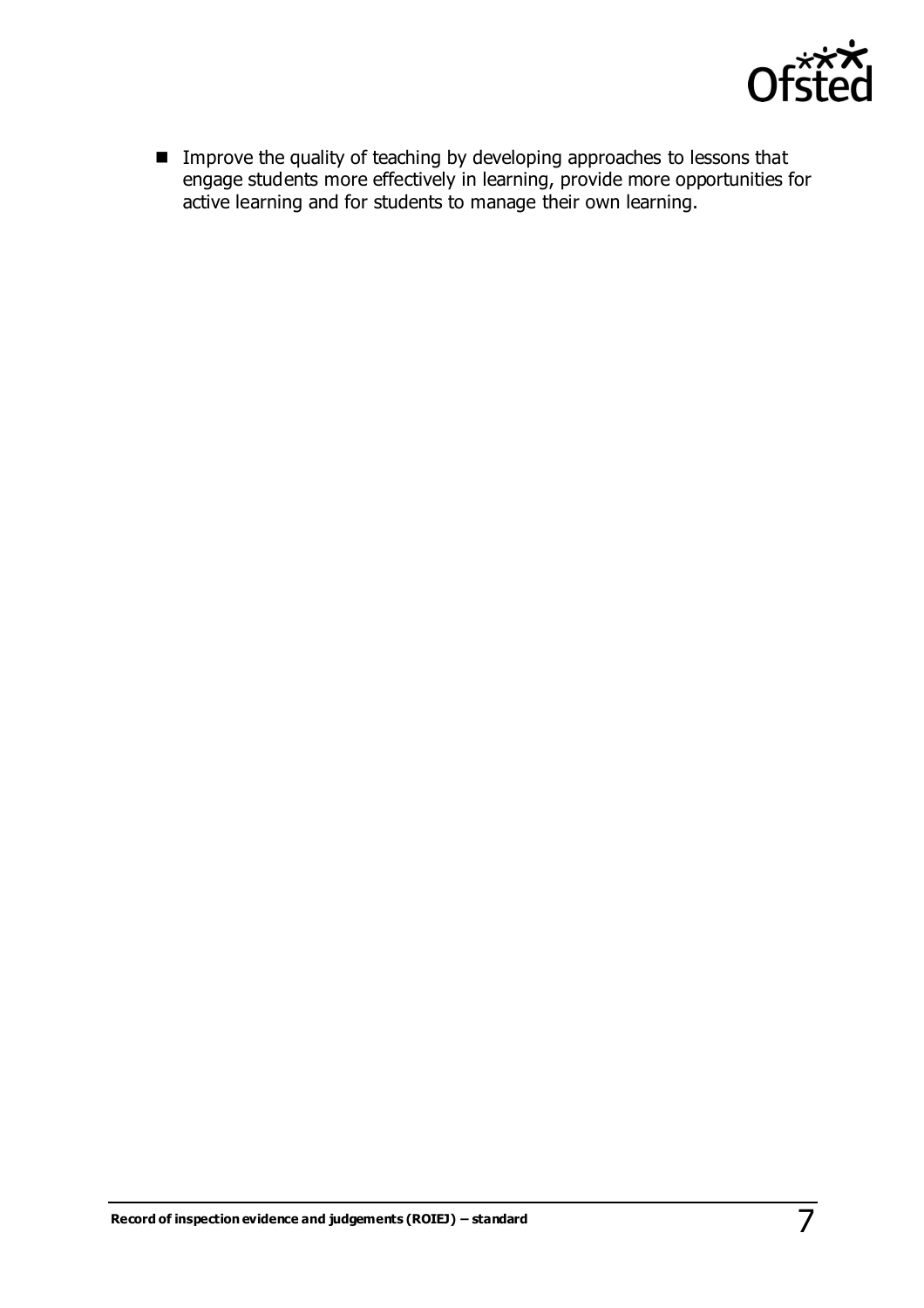

# **Inspection judgements**

| outstanding  |
|--------------|
| good         |
| satisfactory |
| inadequate   |

#### **The quality of education**

| Overall quality of education                                                                    |  |  |
|-------------------------------------------------------------------------------------------------|--|--|
| How well the curriculum and other activities meet the range of needs<br>and interests of pupils |  |  |
| How effective teaching and assessment are in meeting the full range<br>of pupils' needs         |  |  |
| How well pupils make progress in their learning                                                 |  |  |

#### **Pupils' spiritual, moral, social and cultural development**

| Quality of provision for pupils' spiritual, moral, social and cultural<br>development |  |  |
|---------------------------------------------------------------------------------------|--|--|
| The behaviour of pupils                                                               |  |  |

#### **Welfare, health and safety of pupils**

| The overall welfare, health and safety of pupils |  |  |
|--------------------------------------------------|--|--|
|                                                  |  |  |

#### **The quality of boarding provision**

| <b>Effectiveness of boarding provision</b> |  |  |
|--------------------------------------------|--|--|
|                                            |  |  |